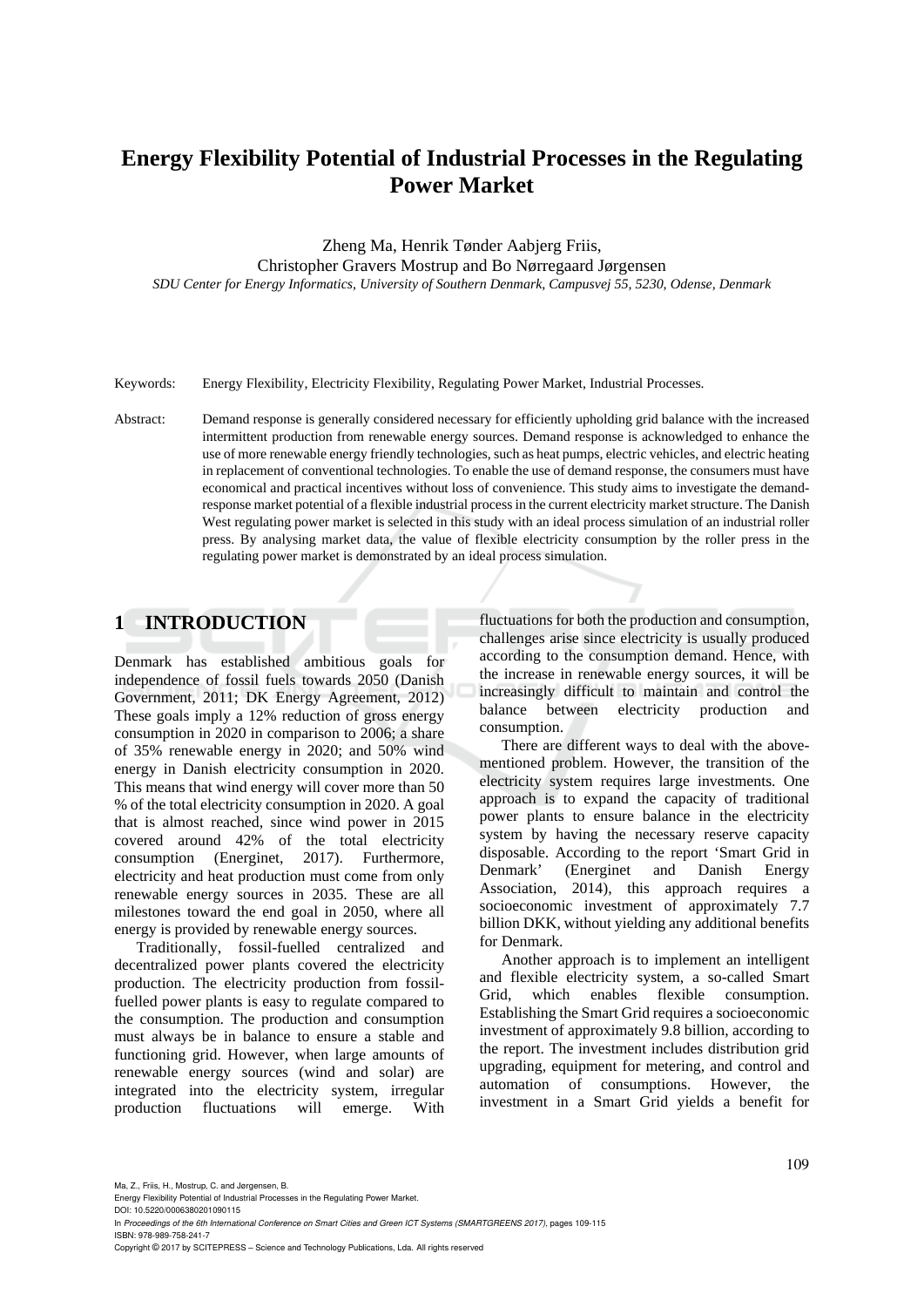Denmark of approximately 8.2 billion DKK, hence the total net cost will be around 1.6 billion DKK.

The socioeconomic benefits are divided into different categories. The first benefit is that consumers shift their electricity consumptions according to the electricity price. Thereby it can reduce the socioeconomic cost of electricity generation. The second benefit is that the electricity consumption of consumers will be more easily manageable, which makes it possible to implement energy saving and demand response solutions. This saves society the alternate capital cost that would otherwise be required if these solutions were not implemented. The third benefit is that the cost of ancillary services can be reduced by allowing more providers with lower costs access to the regulating power market. The last benefit is especially interesting in regards to demand-side flexibility.

The electricity price will to a greater extend depend on the supply, thus a behavioural change in the consumption patterns is expected to happen. However, according to the current market rules, only electricity consumers with large consumption can participate in the market for ancillary services. Therefore, a new market player is needed. This new market player, the energy service aggregator, bundles small and medium sized consumers to represent one large consumption unit in the market. This allows more demand-side flexibility to participate in the regulating power market.

This paper aims to investigate the energy flexibility potential of industrial processes available to energy service aggregators for providing demand response services and its impact on market exploitation. A comprehensive review of applications of demand response in the industrial sector is provided in (Shoreha et al., 2016). The dominant electricity consuming processes and equipment in the industrial sector include machine drives, electrical heating, and electro-chemical processes (Samad and Kiliccote, 2012). The example that we consider in this paper belongs to the category of machine drives. The Danish DK-West regulating power market is selected for simulating the energy flexibility of an ideal process exemplified by an industrial roller press.

# **2 BACKGROUND**

The Danish electricity grid is divided in two areas, DK-West (Jutland and Funen) and DK-East (Zealand). Additionally, the electricity grid is divided into production, transmission, distribution, and consumption (shown in figure 1).

The overall electricity market consists of a wholesale market, retail market, and a regulating power market for ancillary services.



Figure 1: Overview of the Danish transmission and distribution grid (Clear Creek Networks, 2016).

# **2.1 The Wholesale Market**

Wholesale trade of electricity in Denmark occurs primarily as either bilateral trade directly between buyer and seller or through the common Nordic electricity market - Nord Pool. In the day-ahead market (Elspot market), the electricity is traded the day before the hour of operation. A smaller part of the wholesale trade occur in the intraday market (Elbas market), with trade up to one hour before the operation hour. The day-ahead market is the major electricity market, where 70 % of the total electricity consumption in the Nordic countries is traded (Energinet, 2013). The day-ahead market is the most dominant factor for the electricity price formation of public available prices in the wholesale market.

The volume traded in the intraday market is significantly smaller compared to the day-ahead market. In 2015, the total volume traded in the intraday market in Denmark was 1.97 TWh, compared to 56.25 TWh in the day-ahead market. However, the standard deviation of the average electricity prices in the intraday market in 2015 was 105.79 DKK/MWh with a mean value of 141.06 DKK/MWh, compared with a standard deviation of 84.21 DKK/MWh in the day-ahead market (Energinet, 2016a). The high standard deviation in the intraday market indicates a potential for trading of energy flexibility in the intraday market. However, the profit that can be made here is smaller than in the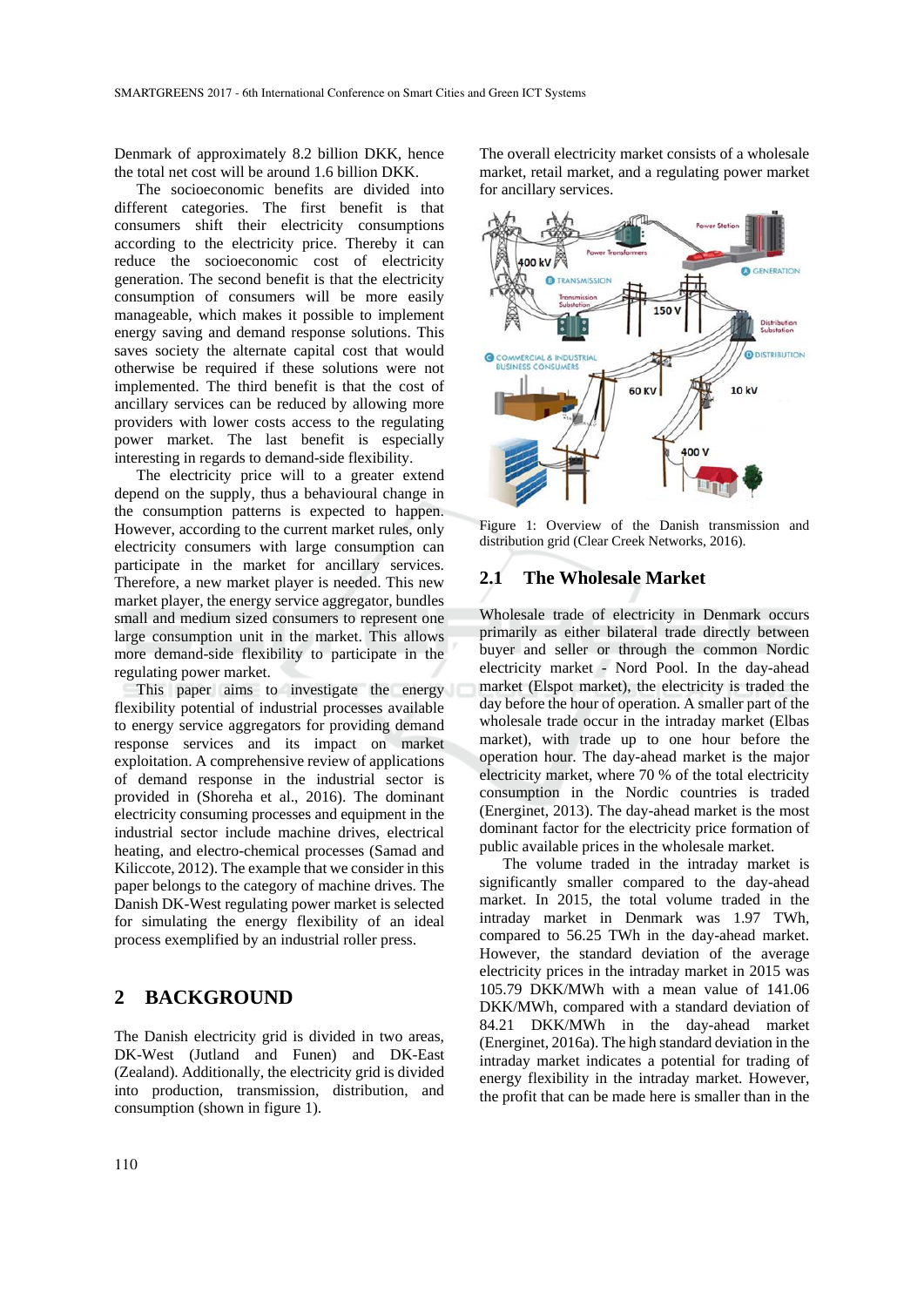regulating power market.

#### **2.2 The Regulating Power Market**

After the intraday market has close, the Transmission Service Operator (TSO) will account for all imbalances in the grid. The TSO buys regulating power from balance responsible parties, who have registered offers for up and down regulation with a given capacity (MW) and price (DKK/MW). Regulation is considered from the perspective of the production, meaning up regulation will increase the supply, whereas down regulation will decrease the supply. Manual reserves are traded in the Nordic regulating power market - the Nordic Operational Information System (NOIS).

The volume that is traded in the regulating power market is lower than the amount in the intraday market. The total amount of traded up and down regulation in Denmark in 2015 was 0.44 TWh. By comparing up and down regulation with the total electricity consumption in Denmark, there are no unambiguous tendencies during the past five years (Energinet, 2016a). A detailed description of ancillary services is provided in (Biegela et al., 2014; Lund et al., 2015).

# **3 FLEXIBILITY POTENTIAL**

With the increased capacity of renewable energy sources in the future, the electricity grid must undergo modifications for a continuous effective use of these resources. One very important modification is support for demand response in the demand side. In this section, the estimation of the flexibility potential is simulated using several scenarios. The potential of increasing and decreasing the consumption, as result of changing the production in certain periods, is referred to as flexibility potential.

#### **3.1 Case Selection**

One of the leading supplier companies within the cement industry, KHD Humboldt Wedag, is selected for the flexibility potential simulation. In order for a process to deliver all flexibility demands, it must fulfil the two following requirements:

- Turn on and off instantaneously or within very short notice.
- The discontinuous operation must not affect the quality of the product from the process.

The roller presses of KHD Humboldt Wedag seem suitable for the simulation. According to the

datasheet (KHD Humboldt Wedag, 2016), they have a variety of roller presses with different pressing forces and power consumptions. Since the pressing forces are not important for the simulation, the roller press with the highest power consumption (6000 kW) is chosen.

#### **3.2 Simulation Initialisation**

The market data from 2015 is selected in this study for the simulations. The regulating power market volumes and prices (DK-West), as well as intraday prices, are obtained from Energinet.dk (Energinet, 2016b), whereas Nord Pool Spot (Nord Pool Spot, 2016) is used for the intraday volumes.

Firstly, the required capacity is found that meets all up and down regulations in the different markets and areas. To find this, the maximum value of the up regulation and the minimum value of the down regulation (it is negative in the statistics) necessary at any given hour during the simulation year (2015) must be located.

The maximum amount of up regulation at any given time during 2015 was 638.9 MW, whereas it was -572.0 MW for down regulation. Since the required up regulation is larger than the required down regulation, the process capacity in the simulation is chosen as 638.9 MW. Since each roller press has a power consumption of 6 MW, a capacity of 642 MW (107 units) must be installed to cover all regulation requirements at all times in this simulation. This is not a realistic number of units in a real life scenario; however, it is used here as it suffices to demonstrate the concept.

It is assumed that the roller press adds value to the materials by pulverising it, which will further on be referred to as 'Process Income' DKK/MW. Since this value is not known, different scenarios for 'Process Incomes' will be simulated. It is not given that the process can deliver regulation whenever it is required. If the process is running in the given hour, it will only be able to deliver up regulation within that hour and not down regulation. On the other hand, if the process is turned off within that hour, it can only provide down regulation.

To determine whether the process is turned on or off, an evaluation of the 'Process Income', the hourly spot price, and the electricity taxes must be done.

Figure 2 shows the spot price (incl. electricity taxes) for an arbitrary selected day, January1<sup>st</sup>, 2015 and a 'Process Income' of 150 DKK/MW. The spot price itself fluctuates throughout the day, whereas the 'Process Income' is constant. The electricity taxes in the considered market, i.e., Denmark, relates directly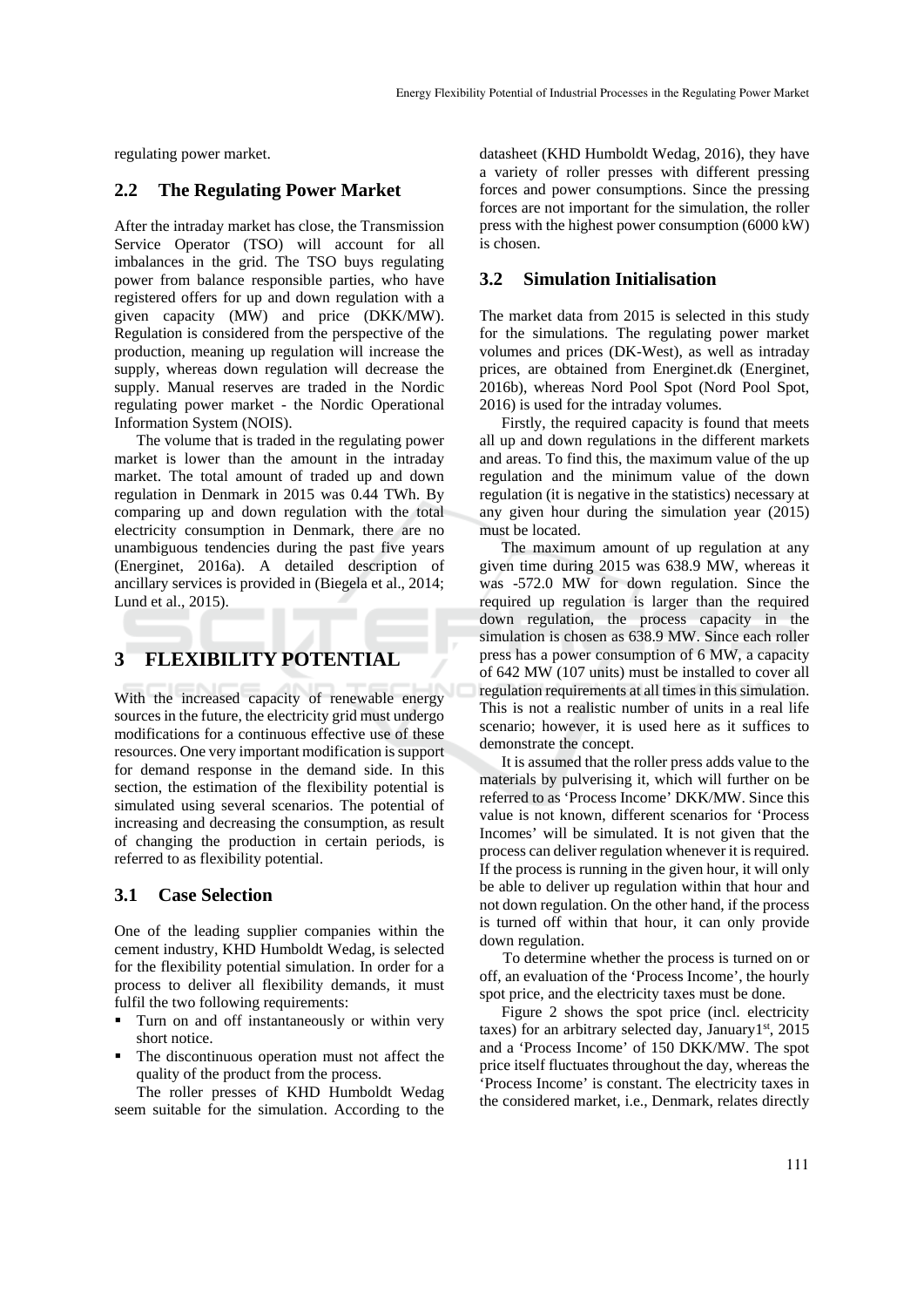to the consumed amount of electricity. In the period where the spot price with taxes is below the 'Process Income', it is profitable to have the roller presses running. However, when the spot price with taxes exceeds the 'Process Income', it is no longer profitable to have the roller presses turned on, and they will therefore be turned off.



Figure 2: Example of the ON / OFF for the ideal process. The process is ON below the constant line.

#### **3.3 Down Regulation**

An IF (*condition*) function is designed in this study to determine whether alterations should be made to the 'Initial Running Schedule'. The IF function is described below, where, if all the following conditions are met, the process will be turned on:

- Down regulation is needed.
- The process is turned off in the 'Initial Running' Schedule'.
- The income for providing down regulation and 'Process Income' exceeds the electricity taxes.

The income for providing down regulation (referred to as 'Income Down Regulation') is calculated as the product of the amount of units activated to provide the down regulation, the balancing power price for down regulation, and the power consumption of each unit (e.g. 6 MW for the roller press).

There is an electricity cost associated with providing down regulation (consisting of taxes only). However, the electricity taxes always exceed the 'Income Down Regulation', resulting in an economic loss for providing down regulation if it is not for the 'Process Income'. From the companies' point of view (the companies owning the roller presses), they can receive cheap electricity for running their processes when providing down regulation. Hence, instead of keeping the roller presses turned off, it can become profitable to turn them on.

If the 'Income Down Regulation' is calculated as the difference between the payment for providing down regulation and the electricity taxes, the profit of the down regulation in all markets would be zero or negative. This would provide an inaccurate picture of

the value of providing down regulation in each market, as cheaper electricity from providing down regulation does hold a significant production value, especially if the 'Process Income' is high. For this reason, the 'Income Down Regulation' is calculated including the 'Process Income', but without taking any additional expenses for providing down regulation into consideration. The purpose of the simulations are to estimate the value of flexible consumption, and not including both the electricity taxes and 'Process Income' into the calculations for 'Income Down Regulation' would give a wrong picture of the real value in the electricity markets.

However, not all units will be activated when supplying down regulation. If there is a need for e.g. 88.3 MW of down regulation in a certain hour, only 14 units will turn on. This provides 84.0 MW of down regulation, whereas the last 4.3 MW should be supplied from elsewhere. It is obvious that, more down regulation can be supplied by the processes with smaller units (e.g. 1 MW instead of 6 MW).

There are occasions where there is a need for down regulation in a market, but it is not supplied by the processes. This is due to that conditions are not met. This lost potential for down regulation (referred to as 'Lost Regulation Income') is heavily influenced by the 'Process Income', which is why the simulations are made for different values of 'Process Income'. The evaluation of different 'Process Incomes' shows a big flexibility potential in the market. PUBLIC ATIONS

### **3.4 Up Regulation**

For the up regulation market, the same procedure applies in this study. A similar IF (*condition*) function is made. The processes are turned off if the following conditions are met:

- Up regulation is needed.
- The process is turned on in the 'Initial Running Schedule'.
- The income for providing up regulation exceeds the 'Process Profit' (which is the difference between 'Process Income' and electricity costs, i.e., spot price and taxes).

If the conditions are met, only the amount of units required to cover the up regulation are turned off. The remaining units continue to run. As in the simulation for down regulation, there also remains a rest for up regulating power, which cannot be covered by the processes. This is either because the unit is turned off in the 'Initial Running Schedule', it is more profitable to keep the processes running and not provide up regulation, or because the required up regulation is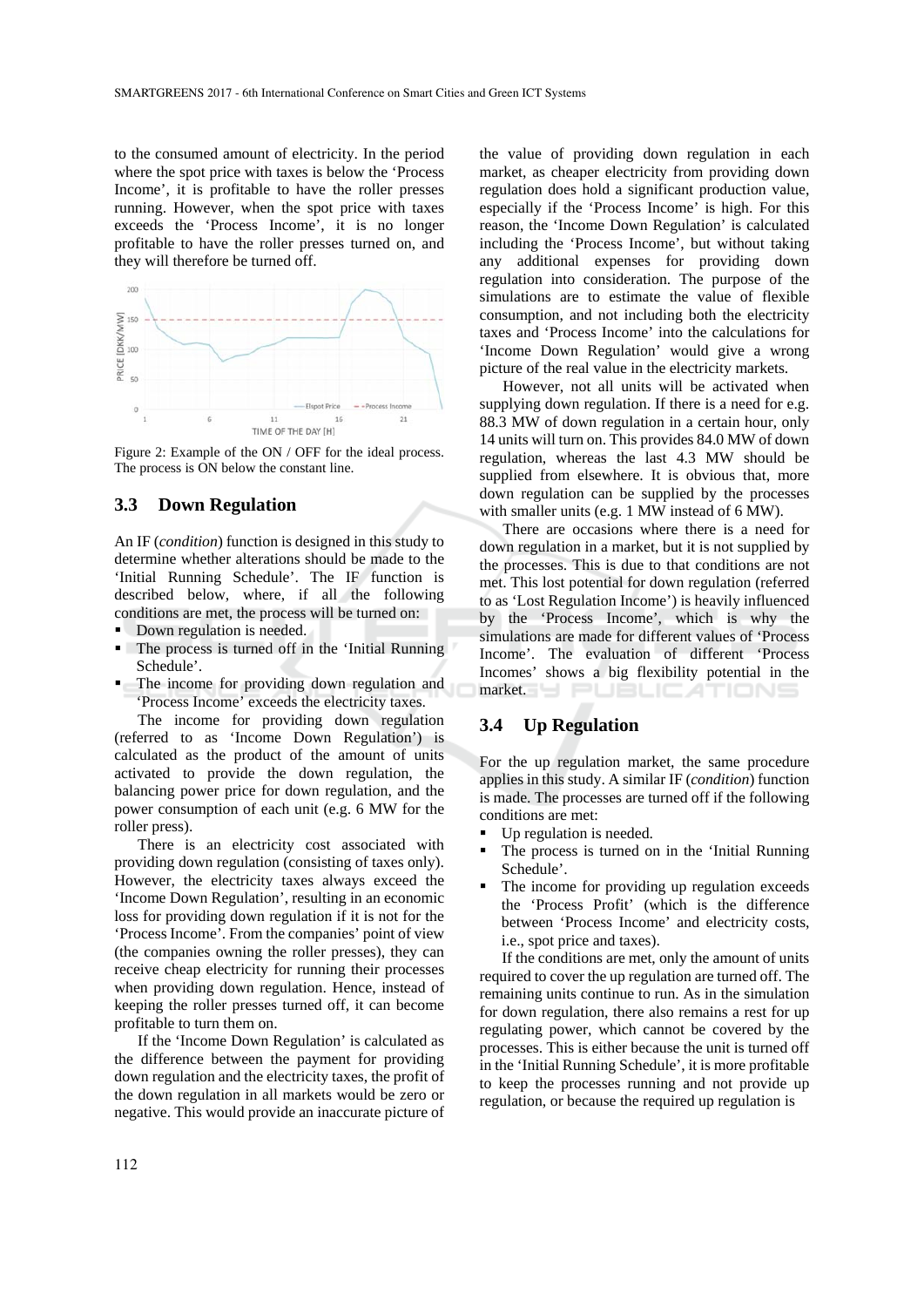not divisible by 6 MW.

#### **3.5 Simulation Results**

The results for the DK-West regulating power market can be seen in Figure 3. Figure 3 shows that the maximum up regulation can be delivered at a Process Income of 350 DKK/MW. As for down regulation, the maximum amount is delivered at 375 DKK/MW. Furthermore, the total amount of regulating power (both up and down) that can be delivered is 154.1 GW, out of 359.6 GW, at 'Process Income' 350 and 375 DKK/MW.



Figure 3: The flexibility potential of the 6 MW ideal process simulations for data from the DK-West Regulating Power Market.

This means that around 43 % of the total regulating power needed throughout the year can be delivered, when using roller presses of 6 MW. However, this is an ideal scenario and illustrates the total potential of flexible consumption within the current regulating power market. The remaining 57 % must come from other sources, such as power generation or other types of demand response.

The figure also shows that it is not profitable to provide either up or down regulating power for low value of 'Process Income' (e.g. 0-150 DKK/MW). The electricity taxes were 498 DKK/MW, which means that the balancing power price needs to be high for it to be profitable to provide down regulating power. The graph for 'Down Regulation Delivered' shows that the balancing power price does not compensate for the high electricity taxes. Only a small amount of down regulating power was delivered until the 'Process Income' reached 350 DKK/MW. From this point, the down regulation delivered was almost constant until the 'Process Income' reached 675 DKK/MW afterwards it slowly decreased. The reason for this plateau of constant 'Down Regulation Delivered' between 375-675 DKK/MW is due to the electricity taxes. The electricity taxes make a restriction to the amount of down regulating power that can be delivered by the ideal process.

The reason why 'Up Regulation Delivered' is also small at low values of 'Process Income' is indirectly caused by the electricity taxes. The electricity taxes have huge impact on the 'Initial Running Schedule' resulting in the processes being turned off at most occasions. However, as the 'Process Income' increases, the processes are turned on more often in the 'Initial Running Schedule'. Since it is only possible to provide up regulation when the processes are already on, this can cause the increasing amount of 'Up Regulation Delivered'. At 'Process Income' 375 DKK/MW, the 'Up Regulation Delivered' starts to decline, because the income for providing up regulation (referred to 'Income Up Regulation') no longer exceeds the 'Process Income', and it is more profitable to keep the processes running instead of turning them off to provide the up regulation. The 'Up Regulation Delivered' remains almost constant until the 'Process Income' is as high as 675 DKK/MW. The 'Process Income' is so high that the processes keep on almost all the time in the 'Initial Running Schedule'. It allows much more up regulating power and much less down regulating power to be delivered.



Figure 4: The total regulation income of the 6 MW ideal process simulations for data from the DK-West Regulating Power Market.



Figure 5: The lost regulation income of the 6 MW ideal process simulations for data from the DK-West Regulating Power Market.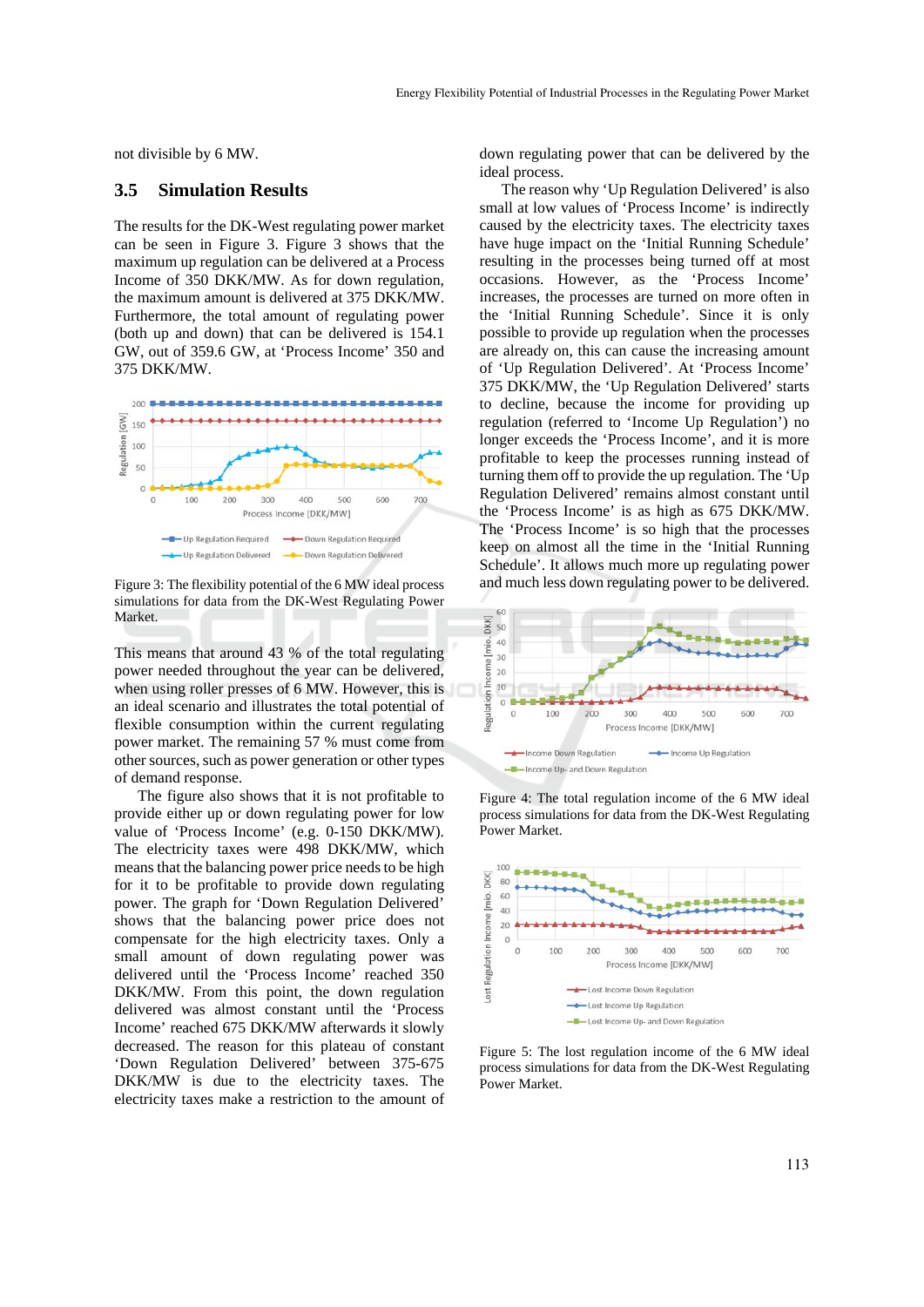Figure 4 shows the total income for both up and down regulation is highest (50.6 million DKK), when the regulation potential is at its maximum, at a 'Process Income' of 375 DKK/MW.

Unsurprisingly, as figure 5 shows the 'Lost Income Up and Down Regulation' (defined as the 'The Lost Regulation Income') is at its lowest when the 'Process Income' is 375 DKK/MW. It is because the total regulating power and the income are at the peak point.

In this study, a roller press of 6 MW has been used in the simulation. In theory, it should be possible to increase the amount of regulation capacity delivered by using more but smaller processes. The smallest roller press in the datasheet (KHD Humboldt Wedag, 2016) is 280 kW. It is possible to alter the power consumption of the ideal process to study how it can affect the amount of regulation provided. Replacing the 6 MW roller press with a 280 kW roller press in the simulation looks almost identical to the 6 MW process, as shown in figure 6.



Figure 6: The flexibility potential of the 280 kW ideal process simulations for data from the DK-West Regulating Power Market.

The total amount of regulation delivered is 158.3 GW, instead of 154.1 GW, which constitutes 44 % of the regulation required in 2015. It is only an increase of 4.2 GW of regulation delivered, but it illustrates the principle that more regulation can be delivered with more but smaller processes. The optimal values for the 'Process Income' are the same as with the 6 MW process, but the 'Regulation Income' has increased from 50.6 to 51.7 million DKK. However, it is questionable if this relatively small increase in profit is enough to justify the additional cost and effort of aggregating and administrating smaller loads.

#### **4 DISCUSSION**

The simulation in this study is based on an ideal

process of the roller press of 6 MW, which is able to deliver both up and down regulation instantaneously without affecting the quality of the product from the process. In the simulation, the ideal process can deliver all required regulating power and the results are the 'best-case scenario'. The ideal process is associated with a 'Process Income'. Different values of 'Process Income' were simulated, to compensate for the fact that the 'Process Income' for the roller press process is unknown. By changing the 'Process Income' in the simulation makes it possible to evaluate, if an industrial process is likely to be profitable for providing demand response in the regulating power market.

This study takes the DK-West regulating power market as example, because the balance responsible parties are charged for their imbalance, and this is the business potential for aggregators to enter the market for regulating power. Meanwhile, more regulating power is traded in the DK-West, due to the fluctuating production from a large installed capacity of wind turbines.

The roller press has functioned as the ideal process for the simulation in the study. However, it is an ideal scenario and the results would be naturally difficult to achieve in practice, because the majority of industrial processes link to certain operation hours during a working day. In addition, some industrial processes like the use of artificial lighting in commercial greenhouses depend on external factors like the weather forecast, and the decision to turn the processes on or off requires more consideration than just the 'Process Income' (Zheng and Jørgensen, 2016). Other examples of flexible consumption are given in (Biegela et al., 2014). Here the examples of households, supermarket refrigeration systems, and Battery storage are used. The first two examples address intrinsic flexibility in thermal capacity, and the second electrical storage. Other examples on energy storage technologies, including services provide by electrical vehicles, are given in (Lund et al., 2015). The case of compressed air for manufacturing processes is considered in (Beier et al., 2015). Our example differs from this previous work in the field by focusing on flexibility provided by a mechanical production process based on machine drives.

# **5 CONCLUSIONS**

To leverage the imbalance between supply and demand in an electrical grid with a large penetration of fluctuating renewable energy sources, there is a